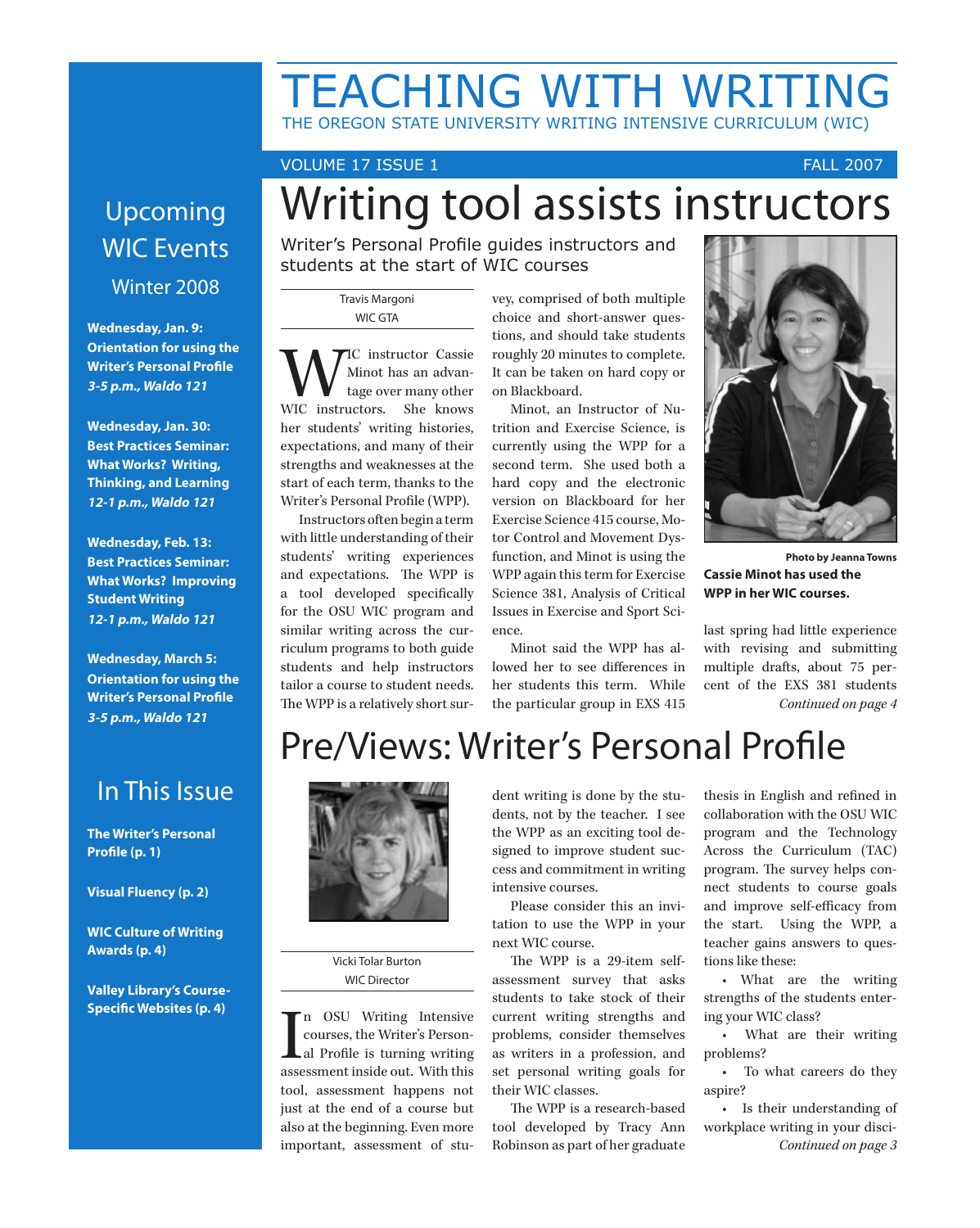#### • TEACHING WITH WRITING FALL 2007 FALL 2007 TEACHING WITH WRITING •

# About Teaching with Writing

#### Editor

Vicki Tolar Burton

#### Assistant Editor

Travis Margoni

#### Design Editor

#### Jeanna Towns

*Teaching with Writing* is the newsletter of the Oregon State University Writing Intensive Curriculum Program. As part of the Baccalaureate Core, all OSU students are required to take an upper-division writing intensive course in their major.

The content of WIC courses ranges from Bioengineering Design to the History of Photography. While subject matter differs by department, all WIC courses share certain commonalities defined by the Faculty Senate:

• Informal ungraded or minimally graded writing is used as a mode of learning the content material.

• Students are introduced to conventions and practices of writing in their discipline and use of borrowed information.

• Students complete at least 5,000 words of writing, of which at least 2,000 words are polished, formal assignments that have been revised.

• Students are guided through the whole process, receive feedback on drafts, and have opportunities to revise.

For complete information on WIC guidelines, visit the WIC website at:

<<http://wic.oregonstate.edu>>

# Building visually fluent texts: awareness is key

#### Travis Margoni WIC GTA

**EVERT** very instructor reads them: tiny fonts<br>on student papers, the 5,000-word<br>rough draft in bold, entire documents<br>italicized. Not only do the assignments on student papers, the 5,000-word rough draft in bold, entire documents italicized. Not only do the assignments fail to meet the instructor's requirements, they're slow, difficult reads.

Keven Malkewitz, Assistant Professor of Marketing, insists that visual fluency can be improved in many forms of text, from student papers, to websites, to labels on wine bottles. Malkewitz delivered a presentation on visual fluency at a WIC Lunch Seminar on Oct. 19 after receiving a WIC grant in 2005 to conduct and report research on fluency as it applies across the curriculum.

Malkewitz defines visual fluency as "the ease, speed, and accuracy with which information can be processed." It is a combination of both perceptual and conceptual fluency, where perceptual consists of color and contrast, shape and size, and low-level automatic processing. This leads to conceptual fluency and the learning that follows.

For example, the white border around a stop sign helps the white letters to stand out against the red background; the perceptual elements combine for a conceptual fluency; most drivers recognize a stop sign and its significance without fixing their eyes on it for more than a moment. The label on a bottle of wine like Yellow Tail Shiraz is more complex, with graphic designers and marketing directors teaming to appeal to a precise but large consumer audience. Malkewitz said the bottle's simple typeface (sans serifs), use of open space around the text (often referred to as white space), and the repetition of design elements make the label perceptually fluent. The company's name and the use of a wallaby on the label contribute to its conceptual fluency. Shoppers know that it is an Australian wine.

People working and studying in the university community make decisions that affect visual fluency on a daily basis. When using texts that involve multiple colors and



**Photo by Jeanna Towns Keven Malkewitz prepares a presentation on visual fluency at a WIC Lunch Seminar.**

shades, Malkewitz suggests a minimum 3:1 contrast, paying special attention to the background color. White text on a black background (or black on white) makes for a contrast ratio of 23:1, while red text against a bright green background creates a contrast of 2.9:1 and is much less visually fluent.

Many instructors—particularly WIC instructors—are subjected to thousands of student-composed words each term. While most courses call for papers to be written in the standard Times New Roman, 12-point font, students' first drafts may be far from visually fluent. And what, exactly, makes Times New Roman so easy to read? Malkewitz says it's not just the technical elements, but the fact that we are accustomed to seeing the font. The ascender and descender distances are moderate, as well as serifs, making the text easy to process quickly. "It's a great font, very legible," he said. "It's good in a variety of settings. It can be letters, books, on the screen—although not as good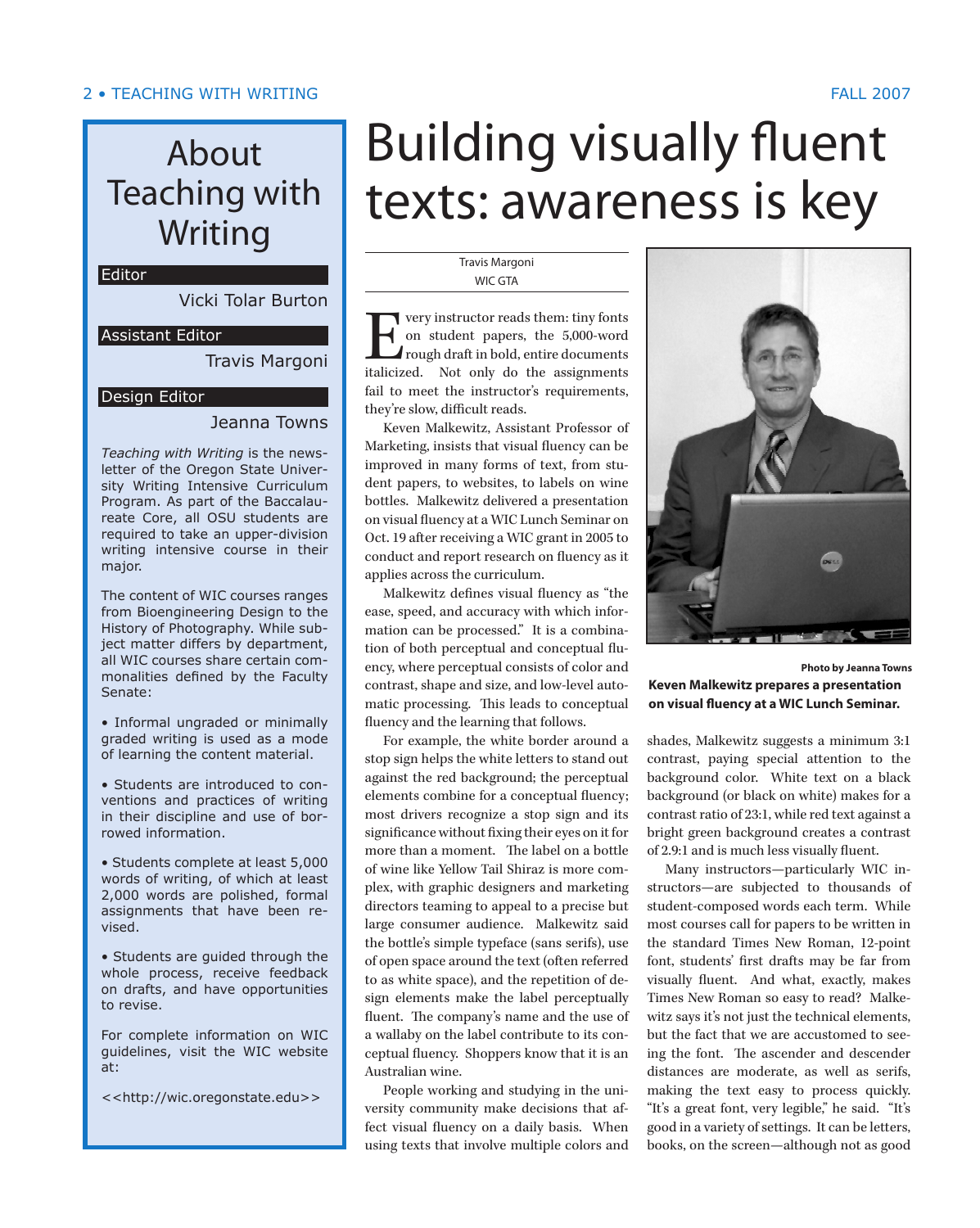on the screen."

Malkewitz identified four easy-to-read fonts in his presentation: Times New Roman and Georgia, which are fonts with serifs, and Verdana and Arial, which are sans serif fonts.

For instructors and students, Malkewitz preaches one main point: "Awareness. Just be aware that this thing called visual fluency exists and it impacts what people take away from writing," he said. "Design with the audience in mind. Is it a poster presentation at a conference? Is it a PowerPoint presentation? That awareness would include the intended use of the artifact where that might be."

Malkewitz, who earned a Ph. D. from the University of Oregon in 2000 in marketing with a consumer behavior emphasis, said his awareness started at a very early age—6 years old. After attending a football game, he and his father went into a sporting goods store in search of just the right football tee.

"I remember walking out thinking, wow, this is fascinating, how people make these kinds of decisions," he said. Malkewitz has worked on product development for Adidas and several other companies. "I have always been interested in how things look and how that influences behavior. Intuitively, we're very visual beings."

# Pre/Views, continued

pline accurate? *Continued from page 1*

• What are their personal writing goals for the course?

Using Blackboard functions, teachers can both aggregate the results for each question to give a snapshot of the whole class and look at individual student results.

If having this information about your students at start of term would help you finetune your course to meet student needs, consider attending an orientation seminar: that introduces the Writer's Personal Profile during Winter term.

To use the tool during Winter term, plan to attend the Wednesday, January 9, seminar, 3-5 p.m. To use the tool during Spring 2008, Summer 2008, or Fall 2008, attend the Wednesday, March 5, 3-5 p.m. seminar. If you need an alternate date for orientation, you can request other dates via e-mail.

The process for using the WPP is:

1. Register for and attend an orientation for using the Writer's Personal Profile.

2. Notify the WIC director that you would like to administer the WPP as a Blackboard test document or on hard copy.

3. Assign students to complete the WPP during week 1 or 2 of the term.

4. Ask students to print out a copy of their completed survey and make a copy for you.

5. Optional: Have students create a one-page summary of their results on a form we have designed.

6. Aggregate survey results and discuss them with the class.

7. Use the WPP results to address spe-

cific learning needs of your class.

8. Have students re-examine their WPP at end of term to self-assess for improvement and for accomplishment of individual goals. You might also use it at midterm to assess progress.

All WIC instructors are invited to join the Writer's Personal Profile pilot project now.

E-mail vicki.tolarburton@oregonstate. edu.

#### • TEACHING WITH WRITING FALL 2007 FALL 2007 TEACHING WITH WRITING •

Preferred Fonts Georgia Times New Roman Verdana Arial

Learn how to use the Writer's Personal Profile in your WIC class by attending an instructor's orientation to the WPP.

Dates: Wednesday, Jan. 9, or Wednesday, March 5, 3-5 p.m. Register by e-mail to vicki.tolarburton@oregonstate.edu

Attention Instructors: WIC Culture of Writing Awards coming spring term

Please remember to save outstanding student papers and nominate them for the WIC Culture of Writing Award in your discipline.

Presented by the students' departments and OSU's Writing Intensive Curriculum Program, the awards recognize the top undergraduate paper written in the respective departments during the academic year. Nominated work does not need to have been created for a WIC course.